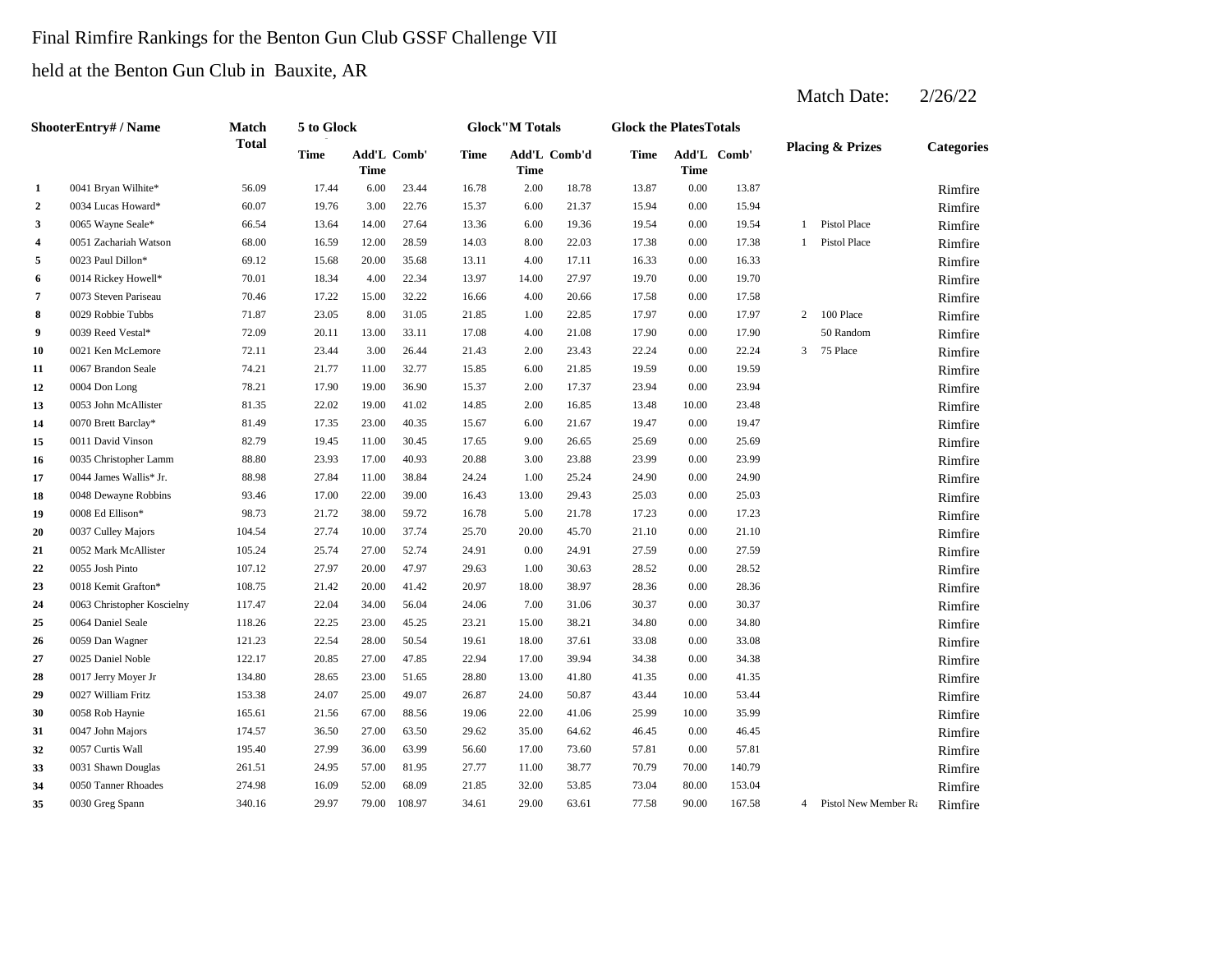|    | ShooterEntry# / Name | <b>Match</b> | 5 to Glock  |                     |       | <b>Glock</b> "M Totals      | <b>Glock the PlatesTotals</b> |                      |       |                             |            |
|----|----------------------|--------------|-------------|---------------------|-------|-----------------------------|-------------------------------|----------------------|-------|-----------------------------|------------|
|    | <b>Total</b>         |              | <b>Time</b> | Add'L Comb'<br>Time | Time  | Add'L Comb'd<br><b>Time</b> | <b>Time</b>                   | Add'L<br><b>Time</b> | Comb' | <b>Placing &amp; Prizes</b> | Categories |
| 36 | 0060 Whitney Parnell | 380.57       | 26.21       | 203.00<br>229.21    | 32.43 | 86.43<br>54.00              | 64.93                         | 0.00                 | 64.93 |                             | Rimfire    |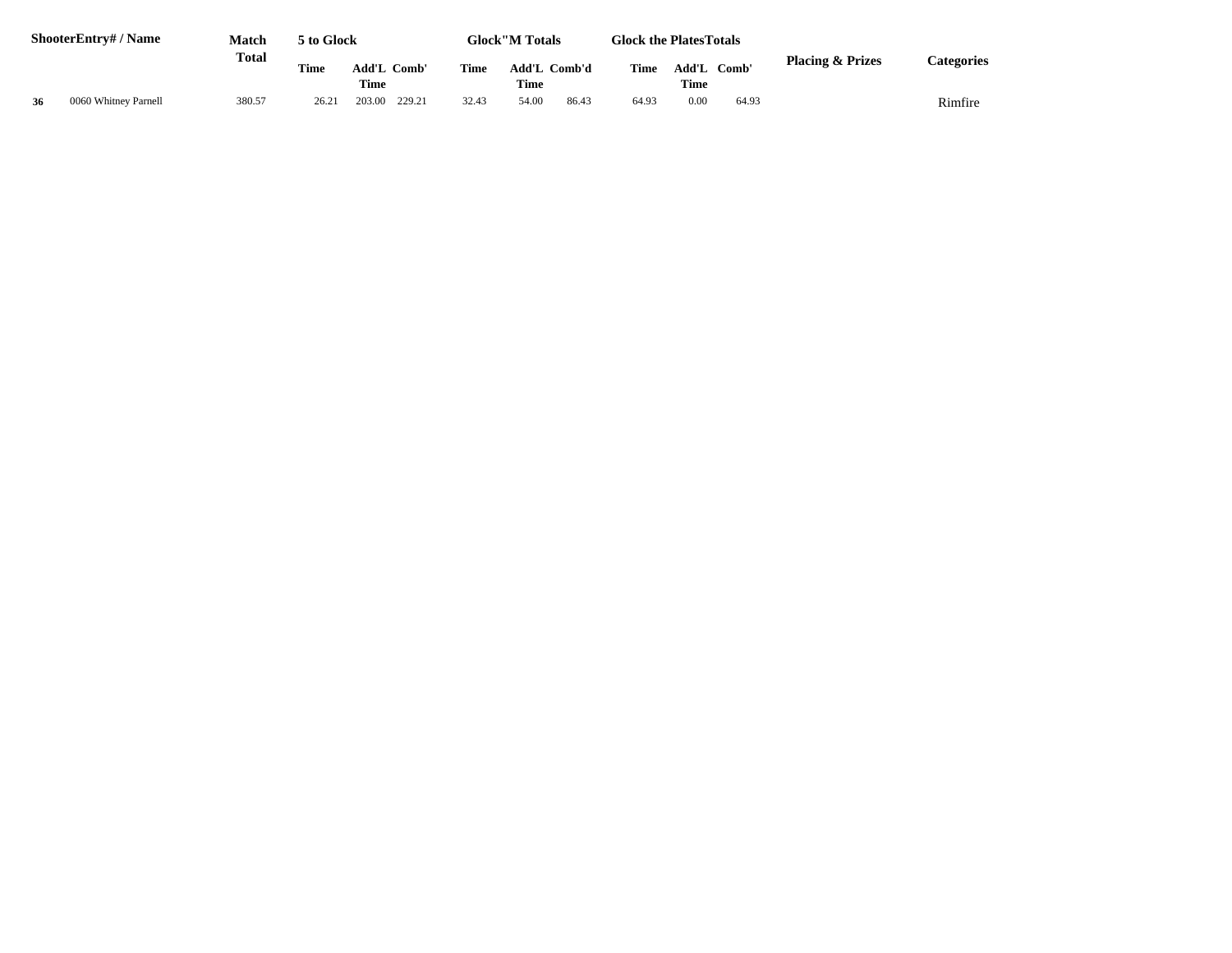## Final Pocket GLOCK Rankings for the Benton Gun Club GSSF Challenge VII

held at the Benton Gun Club in Bauxite, AR

## Match Date: 2/26/22

|                | ShooterEntry# / Name   | <b>Match</b> | 5 to Glock |                            |       |             | <b>Glock</b> "M Totals |              | <b>Glock the Plates Totals</b> |          |             |   |                             |
|----------------|------------------------|--------------|------------|----------------------------|-------|-------------|------------------------|--------------|--------------------------------|----------|-------------|---|-----------------------------|
|                |                        | <b>Total</b> | Time       | Add'L Comb'<br><b>Time</b> |       | <b>Time</b> | Time                   | Add'L Comb'd | Time                           | Time     | Add'L Comb' |   | <b>Placing &amp; Prizes</b> |
| 1              | 0015 Rickey Howell*    | 51.68        | 13.49      | 7.00                       | 20.49 | 12.21       | 0.00                   | 12.21        | 18.98                          | $0.00\,$ | 18.98       |   |                             |
| $\mathbf{2}$   | 0033 Lucas Howard*     | 53.13        | 15.93      | 3.00                       | 18.93 | 15.92       | 1.00                   | 16.92        | 17.28                          | $0.00\,$ | 17.28       |   | Pistol Place                |
| $\mathbf{3}$   | 0042 Bryan Wilhite*    | 56.49        | 13.60      | 1.00                       | 14.60 | 11.16       | 0.00                   | 11.16        | 20.73                          | 10.00    | 30.73       |   |                             |
| 4              | 0072 James Green*      | 59.67        | 17.03      | 3.00                       | 20.03 | 13.57       | 1.00                   | 14.57        | 25.07                          | $0.00\,$ | 25.07       |   | 2 year membership ren       |
| 5              | 0040 Reed Vestal*      | 64.25        | 12.98      | 7.00                       | 19.98 | 12.71       | 2.00                   | 14.71        | 19.56                          | 10.00    | 29.56       |   |                             |
| 6              | 0066 Wayne Seale*      | 73.60        | 8.83       | 3.00                       | 11.83 | 8.91        | 5.00                   | 13.91        | 17.86                          | 30.00    | 47.86       |   |                             |
| $\overline{7}$ | 0049 Dewayne Robbins   | 79.71        | 11.70      | 19.00                      | 30.70 | 12.11       | 18.00                  | 30.11        | 18.90                          | 0.00     | 18.90       |   | 100 Place                   |
| 8              | 0012 David Vinson      | 89.06        | 16.02      | 9.00                       | 25.02 | 13.56       | 6.00                   | 19.56        | 24.48                          | 20.00    | 44.48       | 2 | <b>Etool Place</b>          |
| 9              | 0005 Don Long          | 97.11        | 14.35      | 23.00                      | 37.35 | 14.69       | 1.00                   | 15.69        | 34.07                          | 10.00    | 44.07       |   | Knife Place                 |
| 10             | 0019 Kemit Grafton*    | 100.59       | 12.93      | 30.00                      | 42.93 | 15.41       | 1.00                   | 16.41        | 31.25                          | 10.00    | 41.25       |   |                             |
| 11             | 0045 James Wallis* Jr. | 102.83       | 19.72      | 6.00                       | 25.72 | 18.10       | 0.00                   | 18.10        | 29.01                          | 30.00    | 59.01       |   |                             |
| 12             | 0068 Brandon Seale     | 108.53       | 19.50      | 16.00                      | 35.50 | 15.30       | 8.00                   | 23.30        | 39.73                          | 10.00    | 49.73       |   |                             |
| 13             | 0013 Greg Fancher*     | 112.46       | 12.27      | 10.00                      | 22.27 | 14.14       | 19.00                  | 33.14        | 27.05                          | 30.00    | 57.05       |   |                             |
| 14             | 0009 Ed Ellison*       | 118.73       | 17.64      | 9.00                       | 26.64 | 15.19       | 4.00                   | 19.19        | 32.90                          | 40.00    | 72.90       |   |                             |
| 15             | 0028 William Fritz     | 154.78       | 21.06      | 16.00                      | 37.06 | 20.31       | 4.00                   | 24.31        | 43.41                          | 50.00    | 93.41       |   |                             |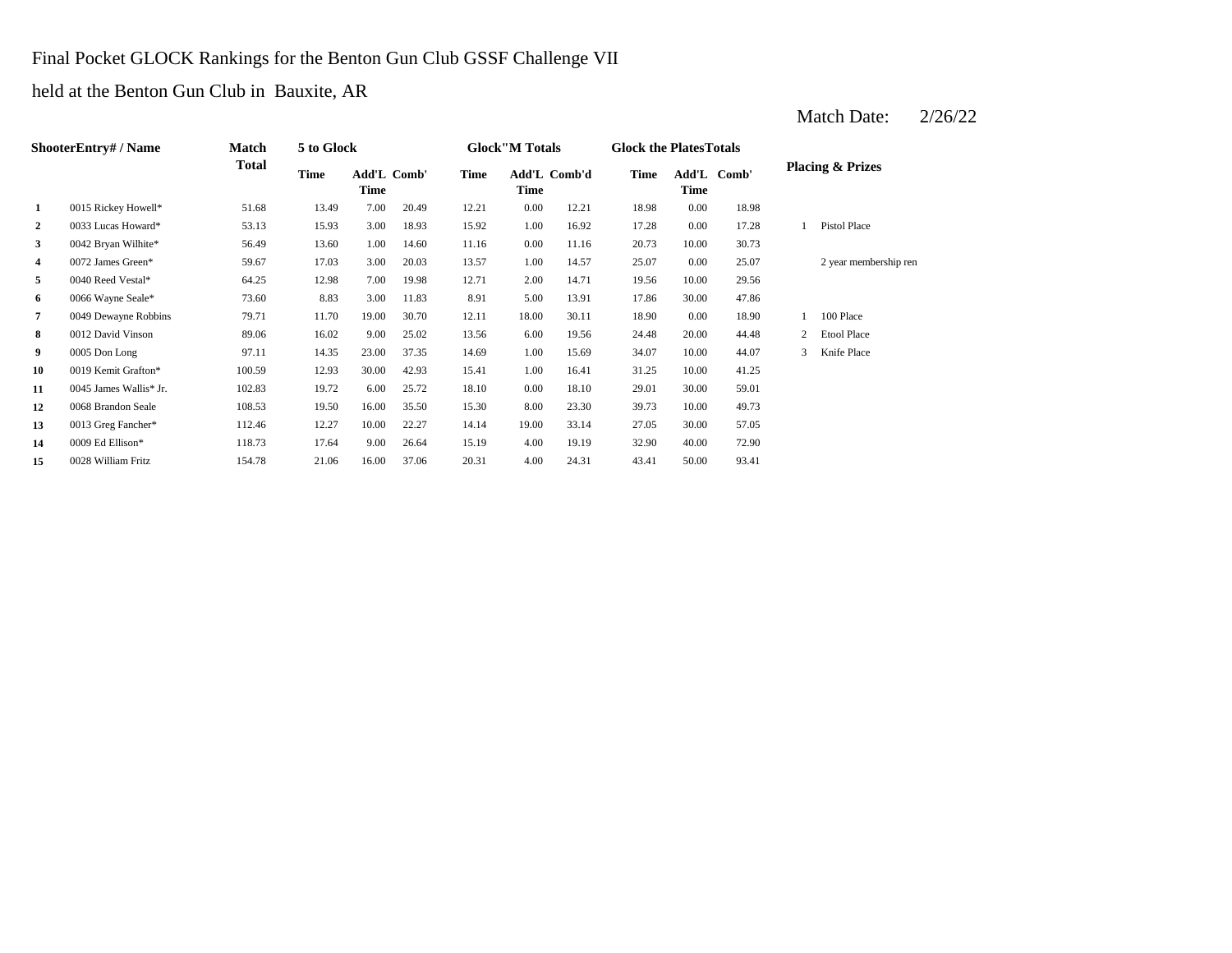## Final GLOCK MOS Rankings for the XSM-Benton Gun Club GSSF Challenge VII

## held at the Benton Gun Club in Bauxite, AR

# Match Date:  $2/26/22$

| ShooterEntry# / Name | <b>Match</b>            | 5 to Glock   |             |                            |       | <b>Glock</b> "M Totals |             | <b>Glock the PlatesTotals</b> |             |             |             |                |                             |
|----------------------|-------------------------|--------------|-------------|----------------------------|-------|------------------------|-------------|-------------------------------|-------------|-------------|-------------|----------------|-----------------------------|
|                      |                         | <b>Total</b> | <b>Time</b> | Add'L Comb'<br><b>Time</b> |       | <b>Time</b>            | <b>Time</b> | Add'L Comb'd                  | <b>Time</b> | <b>Time</b> | Add'L Comb' |                | <b>Placing &amp; Prizes</b> |
| $\mathbf{1}$         | 0061 Reed Vestal*       | 47.56        | 16.61       | 3.00                       | 19.61 | 14.75                  | 2.00        | 16.75                         | 11.20       | 0.00        | 11.20       |                | 50 Random                   |
| $\mathbf{2}$         | 0043 Bryan Wilhite*     | 47.84        | 17.98       | 3.00                       | 20.98 | 13.70                  | 0.00        | 13.70                         | 13.16       | 0.00        | 13.16       |                |                             |
| 3                    | 0074 Steven Pariseau    | 52.01        | 17.18       | 2.00                       | 19.18 | 15.53                  | 1.00        | 16.53                         | 16.30       | 0.00        | 16.30       |                |                             |
| 4                    | 0016 Rickey Howell*     | 55.34        | 19.03       | 5.00                       | 24.03 | 15.77                  | 0.00        | 15.77                         | 15.54       | 0.00        | 15.54       |                |                             |
| 5                    | 0024 Paul Dillon*       | 56.07        | 15.09       | 12.00                      | 27.09 | 11.90                  | 3.00        | 14.90                         | 14.08       | 0.00        | 14.08       |                |                             |
| 6                    | 0036 Lucas Howard*      | 58.82        | 19.15       | 4.00                       | 23.15 | 18.27                  | 1.00        | 19.27                         | 16.40       | 0.00        | 16.40       |                |                             |
| 7                    | 0054 Joseph Parent* III | 62.61        | 15.78       | 14.00                      | 29.78 | 13.60                  | 4.00        | 17.60                         | 15.23       | 0.00        | 15.23       |                |                             |
| 8                    | 0020 Kemit Grafton*     | 65.93        | 21.90       | 4.00                       | 25.90 | 19.00                  | 5.00        | 24.00                         | 16.03       | 0.00        | 16.03       |                | <b>Pistol Place</b>         |
| 9                    | 0010 Ed Ellison*        | 70.68        | 24.31       | 9.00                       | 33.31 | 20.91                  | 1.00        | 21.91                         | 15.46       | 0.00        | 15.46       |                |                             |
| 10                   | 0062 Jordan Birkett     | 70.68        | 26.02       | 4.00                       | 30.02 | 20.30                  | 1.00        | 21.30                         | 19.36       | 0.00        | 19.36       |                | 100 Place                   |
| 11                   | 0071 Brett Barclay*     | 75.90        | 19.70       | 10.00                      | 29.70 | 16.77                  | 10.00       | 26.77                         | 19.43       | 0.00        | 19.43       |                |                             |
| 12                   | 0022 Ken McLemore       | 76.24        | 24.34       | 10.00                      | 34.34 | 20.30                  | 0.00        | 20.30                         | 21.60       | 0.00        | 21.60       | $\overline{2}$ | <b>Etool Place</b>          |
| 13                   | 0026 Daniel Noble       | 83.07        | 23.03       | 6.00                       | 29.03 | 18.78                  | 11.00       | 29.78                         | 24.26       | 0.00        | 24.26       | 3              | Knife Place                 |
| 14                   | 0006 Don Long           | 94.24        | 23.87       | 16.00                      | 39.87 | 21.75                  | 12.00       | 33.75                         | 20.62       | 0.00        | 20.62       |                | 50 Random                   |
| 15                   | 0046 James Wallis* Jr.  | 98.90        | 31.85       | 5.00                       | 36.85 | 25.40                  | 5.00        | 30.40                         | 31.65       | 0.00        | 31.65       |                |                             |
| 16                   | 0038 Philip Farr        | 100.78       | 18.47       | 36.00                      | 54.47 | 13.04                  | 12.00       | 25.04                         | 21.27       | 0.00        | 21.27       |                |                             |
| 17                   | 0069 John Williams      | 106.48       | 30.90       | 11.00                      | 41.90 | 27.34                  | 11.00       | 38.34                         | 26.24       | 0.00        | 26.24       |                |                             |
| 18                   | 0032 Jacob Feldman      | 119.43       | 26.84       | 22.00                      | 48.84 | 20.13                  | 28.00       | 48.13                         | 22.46       | 0.00        | 22.46       |                |                             |
| 19                   | 0056 Mario Arellano     | 164.06       | 30.17       | 21.00                      | 51.17 | 33.96                  | 19.00       | 52.96                         | 39.93       | 20.00       | 59.93       |                |                             |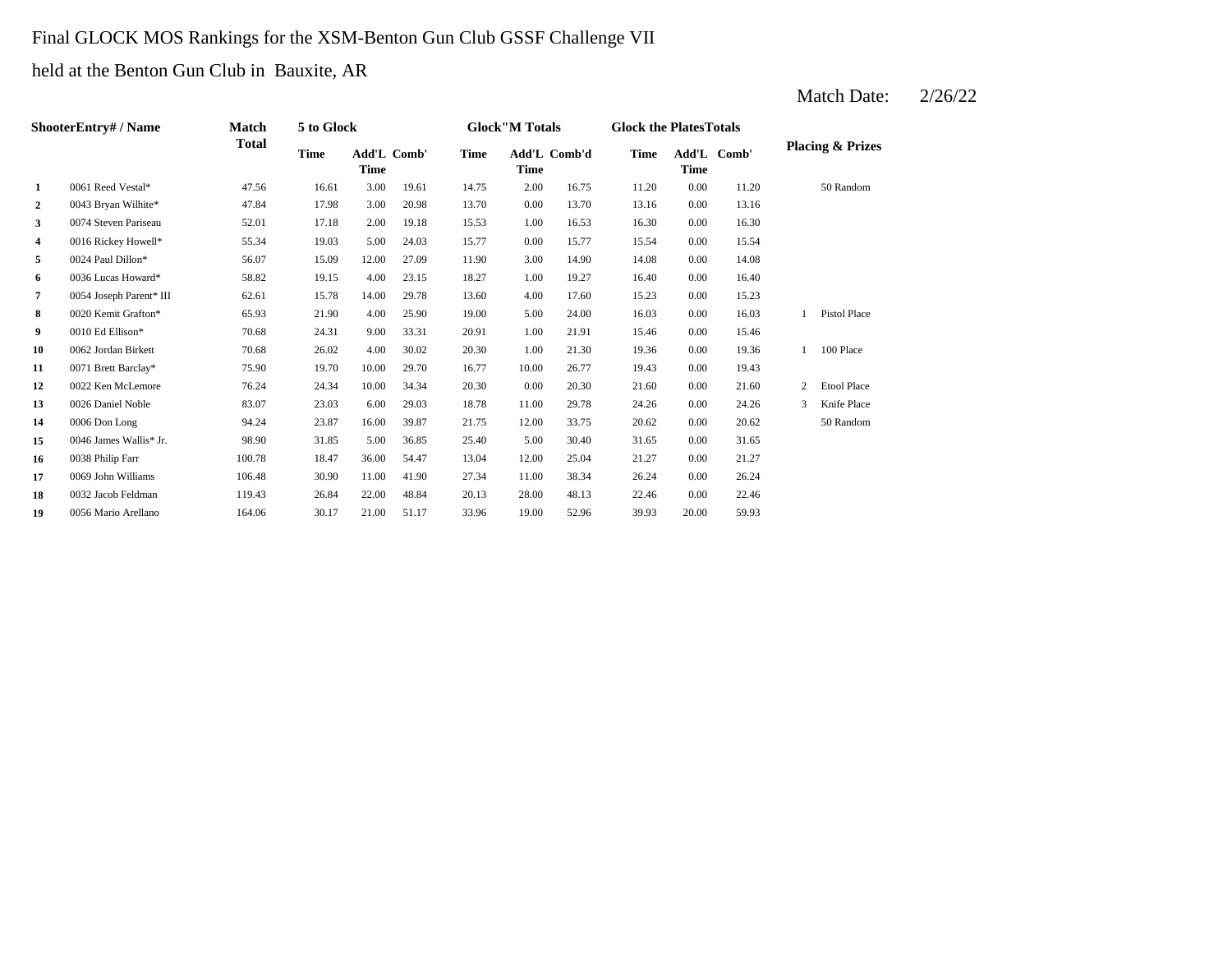Match Date:

**The following scores have not been included in the above results due to administrative issues or scoring errors Please call the GSSF office (770) 437-4718 as soon as possible for further clarification. Thank you.**

**Shooters who did not finish the match...**

#### **Shooters who did not show**

1 0001 Stephen Fitzsimmons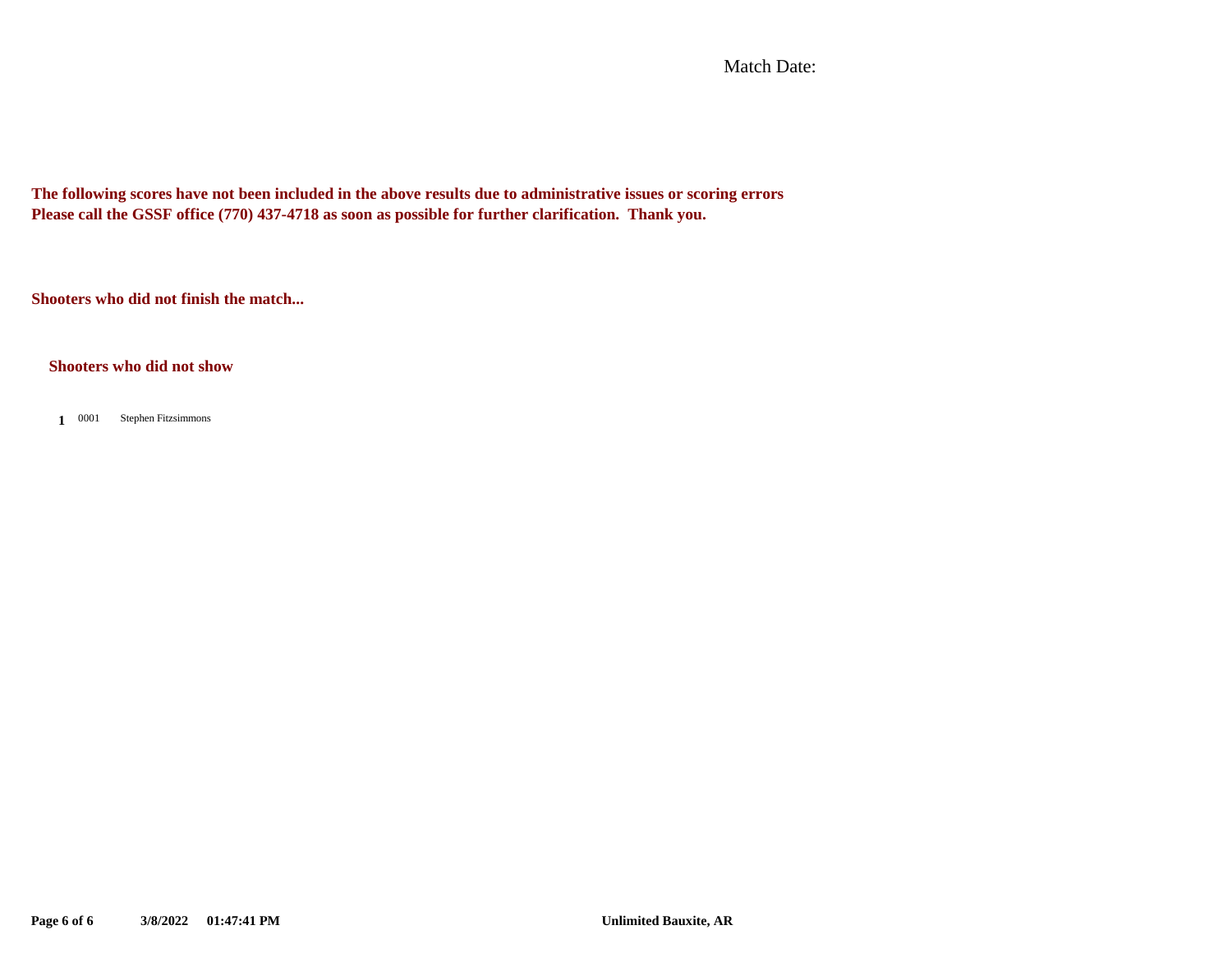#### Final Civilian Rankings for the Benton Gun Club GSSF Challenge VII

|                | ShooterEntry# / Name       | Match  | 5 to Glock Totals |             |              |       | <b>Glock</b> "M Totals |        | <b>Glock the PlatesTotals</b> |             |              |                             |                     |
|----------------|----------------------------|--------|-------------------|-------------|--------------|-------|------------------------|--------|-------------------------------|-------------|--------------|-----------------------------|---------------------|
|                |                            | Total  | Time              | <b>Time</b> | Add'L Comb'd | Time  | Add'L Comb'd<br>Time   |        | Time                          | <b>Time</b> | Add'L Comb'd | <b>Placing &amp; Prizes</b> | <b>Categories</b>   |
| 1              | 0073 Jacob Feldman         | 77.84  | 19.12             | 14.00       | 33.12        | 19.53 | 5.00                   | 24.53  | 20.19                         | 0.00        | 20.19        | Pistol Place<br>1           |                     |
| $\overline{2}$ | 0085 Nathaniel Watson      | 84.64  | 20.83             | 19.00       | 39.83        | 17.02 | 7.00                   | 24.02  | 20.79                         | 0.00        | 20.79        | 100 Place<br>$\overline{c}$ |                     |
| 3              | 0028 David Vinson          | 86.98  | 22.59             | 11.00       | 33.59        | 22.39 | 4.00                   | 26.39  | 27.00                         | 0.00        | 27.00        | 3<br>75 Place               |                     |
| 4              | 0107 Dewayne Robbins       | 88.48  | 17.04             | 20.00       | 37.04        | 16.95 | 15.00                  | 31.95  | 19.49                         | 0.00        | 19.49        |                             |                     |
| 5              | 0018 Philip Farr           | 90.81  | 15.93             | 28.00       | 43.93        | 13.58 | 10.00                  | 23.58  | 23.30                         | 0.00        | 23.30        |                             |                     |
| 6              | 0054 Ken McLemore          | 95.86  | 26.98             | 20.00       | 46.98        | 22.25 | 4.00                   | 26.25  | 22.63                         | 0.00        | 22.63        | 75 Senior                   | Senior              |
| 7              | 0127 Christopher Koscielny | 101.12 | 27.40             | 17.00       | 44.40        | 22.89 | 4.00                   | 26.89  | 29.83                         | 0.00        | 29.83        |                             |                     |
| 8              | 0128 Justin Danforth       | 104.04 | 24.59             | 28.00       | 52.59        | 21.65 | 9.00                   | 30.65  | 20.80                         | 0.00        | 20.80        |                             |                     |
| 9              | 0145 Jeff Bennett          | 110.76 | 19.77             | 31.00       | 50.77        | 21.70 | 11.00                  | 32.70  | 27.29                         | $0.00\,$    | 27.29        |                             |                     |
| 10             | 0086 Stuart Dodds          | 111.53 | 32.91             | 16.00       | 48.91        | 33.38 | 1.00                   | 34.38  | 28.24                         | 0.00        | 28.24        |                             |                     |
| 11             | 0045 Jerry Moyer Jr        | 111.57 | 33.16             | 10.00       | 43.16        | 29.56 | 4.00                   | 33.56  | 34.85                         | 0.00        | 34.85        |                             | Senior              |
| 12             | 0129 Daniel Seale          | 120.25 | 25.70             | 40.00       | 65.70        | 21.86 | 9.00                   | 30.86  | 23.69                         | 0.00        | 23.69        |                             |                     |
| 13             | 0032 Steve Sparks          | 124.72 | 26.03             | 14.00       | 40.03        | 24.21 | 4.00                   | 28.21  | 36.48                         | 20.00       | 56.48        | 75 Super Senior             | Super Senior        |
| 14             | 0122 Rob Haynie            | 133.33 | 29.02             | 30.00       | 59.02        | 24.53 | 11.00                  | 35.53  | 38.78                         | 0.00        | 38.78        |                             |                     |
| 15             | 0152 Patti Norton          | 145.44 | 23.04             | 39.00       | 62.04        | 20.87 | 16.00                  | 36.87  | 36.53                         | 10.00       | 46.53        |                             | <b>Adult Female</b> |
| 16             | 0118 Mario Arellano        | 152.79 | 30.43             | 18.00       | 48.43        | 33.51 | 38.00                  | 71.51  | 32.85                         | 0.00        | 32.85        |                             |                     |
| 17             | 0120 Joel Davis            | 164.40 | 33.77             | 32.00       | 65.77        | 24.40 | 14.00                  | 38.40  | 40.23                         | 20.00       | 60.23        |                             |                     |
| 18             | 0087 David Sweet           | 167.65 | 24.82             | 44.00       | 68.82        | 22.64 | 37.00                  | 59.64  | 39.19                         | 0.00        | 39.19        |                             |                     |
| 19             | 0065 William Fritz         | 177.23 | 24.87             | 43.00       | 67.87        | 30.75 | 13.00                  | 43.75  | 55.61                         | 10.00       | 65.61        |                             |                     |
| 20             | 0067 Daniel Noble          | 183.70 | 21.84             | 56.00       | 77.84        | 19.98 | 19.00                  | 38.98  | 46.88                         | 20.00       | 66.88        |                             |                     |
| 21             | 0083 Jimmy Hobby           | 191.44 | 29.12             | 57.00       | 86.12        | 34.15 | 26.00                  | 60.15  | 45.17                         | 0.00        | 45.17        |                             | Senior              |
| 22             | 0137 Brandon Seale         | 206.73 | 26.81             | 44.00       | 70.81        | 19.22 | 15.00                  | 34.22  | 51.70                         | 50.00       | 101.70       |                             |                     |
| 23             | 0160 Kevin Johnson         | 211.76 | 45.39             | 24.00       | 69.39        | 53.46 | 21.00                  | 74.46  | 57.91                         | 10.00       | 67.91        |                             | Senior              |
| 24             | 0121 Curtis Wall           | 213.83 | 25.37             | 54.00       | 79.37        | 25.35 | 27.00                  | 52.35  | 52.11                         | 30.00       | 82.11        |                             |                     |
| 25             | 0144 Josh Taylor           | 217.39 | 25.71             | 78.00       | 103.71       | 27.40 | 17.00                  | 44.40  | 39.28                         | 30.00       | 69.28        |                             |                     |
| 26             | 0111 Tanner Rhoades        | 233.63 | 19.05             | 61.00       | 80.05        | 18.78 | 36.00                  | 54.78  | 38.80                         | 60.00       | 98.80        |                             |                     |
| 27             | 0009 Robert DeStefano Jr.  | 234.06 | 33.99             | 18.00       | 51.99        | 33.65 | 10.00                  | 43.65  | 58.42                         | 80.00       | 138.42       |                             | Senior              |
| 28             | 0058 Velimir Pretrovic'    | 333.52 | 52.54             | 12.00       | 64.54        | 38.38 | 38.00                  | 76.38  | 92.60                         | 100.00      | 192.60       |                             |                     |
| 29             | 0124 Jeffery Powell        | 383.07 | 41.09             | 46.00       | 87.09        | 48.80 | 81.00                  | 129.80 | 86.18                         | 80.00       | 166.18       |                             |                     |
| 30             | 0078 Les Howard            | 481.04 | 26.77             | 76.00       | 102.77       | 27.80 | 66.00                  | 93.80  | 94.47                         | 190.00      | 284.47       |                             | Super Senior        |
| 31             | 0158 Linkin Elrod          | 533.29 | 33.24             | 141.00      | 174.24       | 39.28 | 114.00                 | 153.28 | 65.77                         | 140.00      | 205.77       | 75 Junior Male              | Junior Male         |
| 32             | 0114 Andy Lundy            | 580.40 | 37.02             | 157.00      | 194.02       | 40.48 | 108.00                 | 148.48 | 77.90                         | 160.00      | 237.90       |                             | Junior Male         |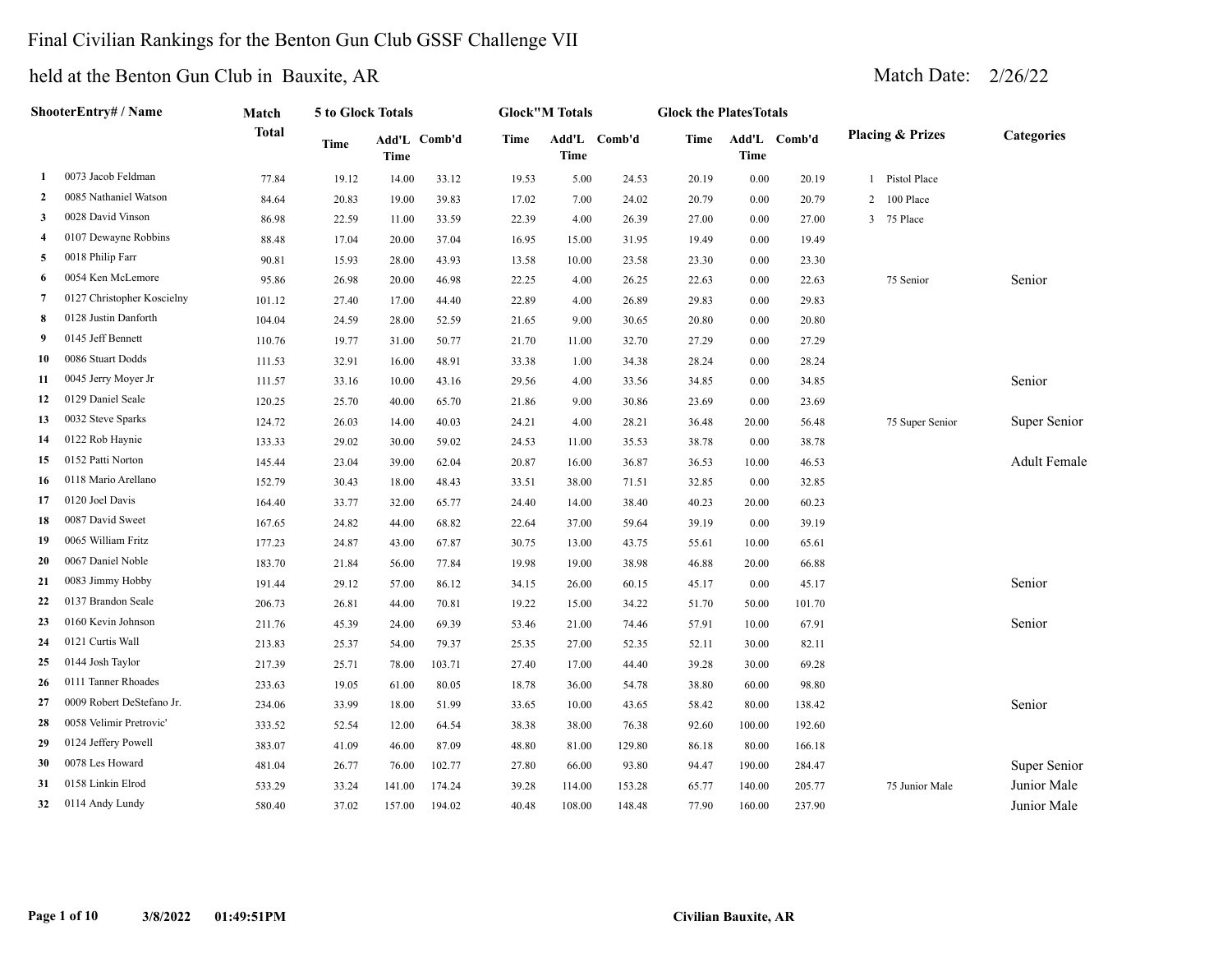### Final Competition Rankings for the Benton Gun Club GSSF Challenge VII

|              | ShooterEntry# / Name      | Match        | 5 to Glock Totals |             |              |             | <b>Glock"M Totals</b> |              | <b>Glock the PlatesTotals</b> |             |              |   |                             |
|--------------|---------------------------|--------------|-------------------|-------------|--------------|-------------|-----------------------|--------------|-------------------------------|-------------|--------------|---|-----------------------------|
|              |                           | <b>Total</b> | <b>Time</b>       | <b>Time</b> | Add'L Comb'd | <b>Time</b> | Time                  | Add'L Comb'd | Time                          | <b>Time</b> | Add'L Comb'd |   | <b>Placing &amp; Prizes</b> |
| 1            | 0099 Bryan Wilhite*       | 55.07        | 14.74             | 7.00        | 21.74        | 13.37       | 3.00                  | 16.37        | 16.96                         | 0.00        | 16.96        |   |                             |
| $\mathbf{2}$ | 0041 Rickey Howell*       | 59.94        | 20.47             | 3.00        | 23.47        | 15.98       | 2.00                  | 17.98        | 18.49                         | 0.00        | 18.49        |   |                             |
| 3            | 0093 Reed Vestal*         | 69.62        | 20.67             | 17.00       | 37.67        | 14.23       | 1.00                  | 15.23        | 16.72                         | 0.00        | 16.72        |   | 1 Pistol Place              |
| 4            | 0153 James Green*         | 71.61        | 28.90             | 4.00        | 32.90        | 16.89       | 1.00                  | 17.89        | 20.82                         | 0.00        | 20.82        |   |                             |
| 5            | 0133 Wayne Seale*         | 72.05        | 13.73             | 8.00        | 21.73        | 14.70       | 18.00                 | 32.70        | 17.62                         | 0.00        | 17.62        |   |                             |
| 6            | 0036 Greg Fancher*        | 75.92        | 15.62             | 11.00       | 26.62        | 12.75       | 20.00                 | 32.75        | 16.55                         | 0.00        | 16.55        |   |                             |
| 7            | 0149 Brett Barclay*       | 78.75        | 20.32             | 16.00       | 36.32        | 17.64       | 7.00                  | 24.64        | 17.79                         | 0.00        | 17.79        |   |                             |
| 8            | 0061 Paul Dillon*         | 78.89        | 16.21             | 8.00        | 24.21        | 12.90       | 25.00                 | 37.90        | 16.78                         | 0.00        | 16.78        |   |                             |
| 9            | 0024 Ed Ellison*          | 80.08        | 23.58             | 10.00       | 33.58        | 21.09       | 4.00                  | 25.09        | 21.41                         | 0.00        | 21.41        |   |                             |
| 10           | 0108 Dewayne Robbins      | 84.61        | 18.42             | 17.00       | 35.42        | 16.68       | 9.00                  | 25.68        | 23.51                         | 0.00        | 23.51        |   | 1 Pistol Place              |
| 11           | 0143 Josh Pinto           | 92.96        | 27.48             | 11.00       | 38.48        | 19.68       | 11.00                 | 30.68        | 23.80                         | 0.00        | 23.80        | 2 | 75 Place                    |
| 12           | 0076 Jacob Feldman        | 94.33        | 19.20             | 28.00       | 47.20        | 18.24       | 7.00                  | 25.24        | 21.89                         | 0.00        | 21.89        |   | 3 Etool Place               |
| 13           | 0019 Philip Farr          | 95.47        | 17.69             | 34.00       | 51.69        | 15.80       | 11.00                 | 26.80        | 16.98                         | 0.00        | 16.98        |   |                             |
| 14           | 0055 Ken McLemore         | 99.46        | 26.93             | 13.00       | 39.93        | 22.91       | 8.00                  | 30.91        | 28.62                         | 0.00        | 28.62        |   | 50 Random                   |
| 15           | 0138 Brandon Seale        | 100.57       | 22.01             | 26.00       | 48.01        | 18.87       | 7.00                  | 25.87        | 26.69                         | 0.00        | 26.69        |   |                             |
| 16           | 0050 Kemit Grafton*       | 107.77       | 24.49             | 25.00       | 49.49        | 22.78       | 4.00                  | 26.78        | 31.50                         | 0.00        | 31.50        |   |                             |
| 17           | 0126 Jordan Birkett       | 109.43       | 26.98             | 17.00       | 43.98        | 24.10       | 17.00                 | 41.10        | 24.35                         | 0.00        | 24.35        |   |                             |
| 18           | 0046 Jerry Moyer Jr       | 113.19       | 34.19             | 15.00       | 49.19        | 31.01       | 1.00                  | 32.01        | 31.99                         | 0.00        | 31.99        |   |                             |
| 19           | 0123 Rob Haynie           | 117.09       | 30.68             | 22.00       | 52.68        | 22.35       | 8.00                  | 30.35        | 34.06                         | 0.00        | 34.06        |   |                             |
| 20           | 0130 Daniel Seale         | 122.72       | 24.01             | 35.00       | 59.01        | 25.86       | 8.00                  | 33.86        | 29.85                         | 0.00        | 29.85        |   |                             |
| 21           | 0033 Steve Sparks         | 130.47       | 27.14             | 34.00       | 61.14        | 22.77       | 12.00                 | 34.77        | 34.56                         | 0.00        | 34.56        |   |                             |
| 22           | 0011 Robert DeStefano Jr. | 177.33       | 37.67             | 29.00       | 66.67        | 31.33       | 13.00                 | 44.33        | 56.33                         | 10.00       | 66.33        |   |                             |
| 23           | 0084 Jimmy Hobby          | 187.14       | 37.07             | 34.00       | 71.07        | 33.47       | 16.00                 | 49.47        | 46.60                         | 20.00       | 66.60        |   |                             |
| 24           | 0069 Daniel Noble         | 196.58       | 22.96             | 62.00       | 84.96        | 20.26       | 12.00                 | 32.26        | 49.36                         | 30.00       | 79.36        |   |                             |
| 25           | 0066 William Fritz        | 224.84       | 29.49             | 33.00       | 62.49        | 31.18       | 27.00                 | 58.18        | 54.17                         | 50.00       | 104.17       |   |                             |
| 26           | 0072 Ken Chen             | 243.34       | 31.29             | 69.00       | 100.29       | 41.38       | 33.00                 | 74.38        | 48.67                         | 20.00       | 68.67        |   |                             |
| 27           | 0115 Robert Lundy         | 287.93       | 55.98             | 52.00       | 107.98       | 45.81       | 16.00                 | 61.81        | 68.14                         | 50.00       | 118.14       |   |                             |
| 28           | 0116 Velimir Pretrovic'   | 298.31       | 53.28             | 41.00       | 94.28        | 53.36       | 7.00                  | 60.36        | 103.67                        | 40.00       | 143.67       |   |                             |
| 29           | 0159 Linkin Elrod         | 599.35       | 28.66             | 91.00       | 119.66       | 89.83       | 82.00                 | 171.83       | 137.86                        | 170.00      | 307.86       |   |                             |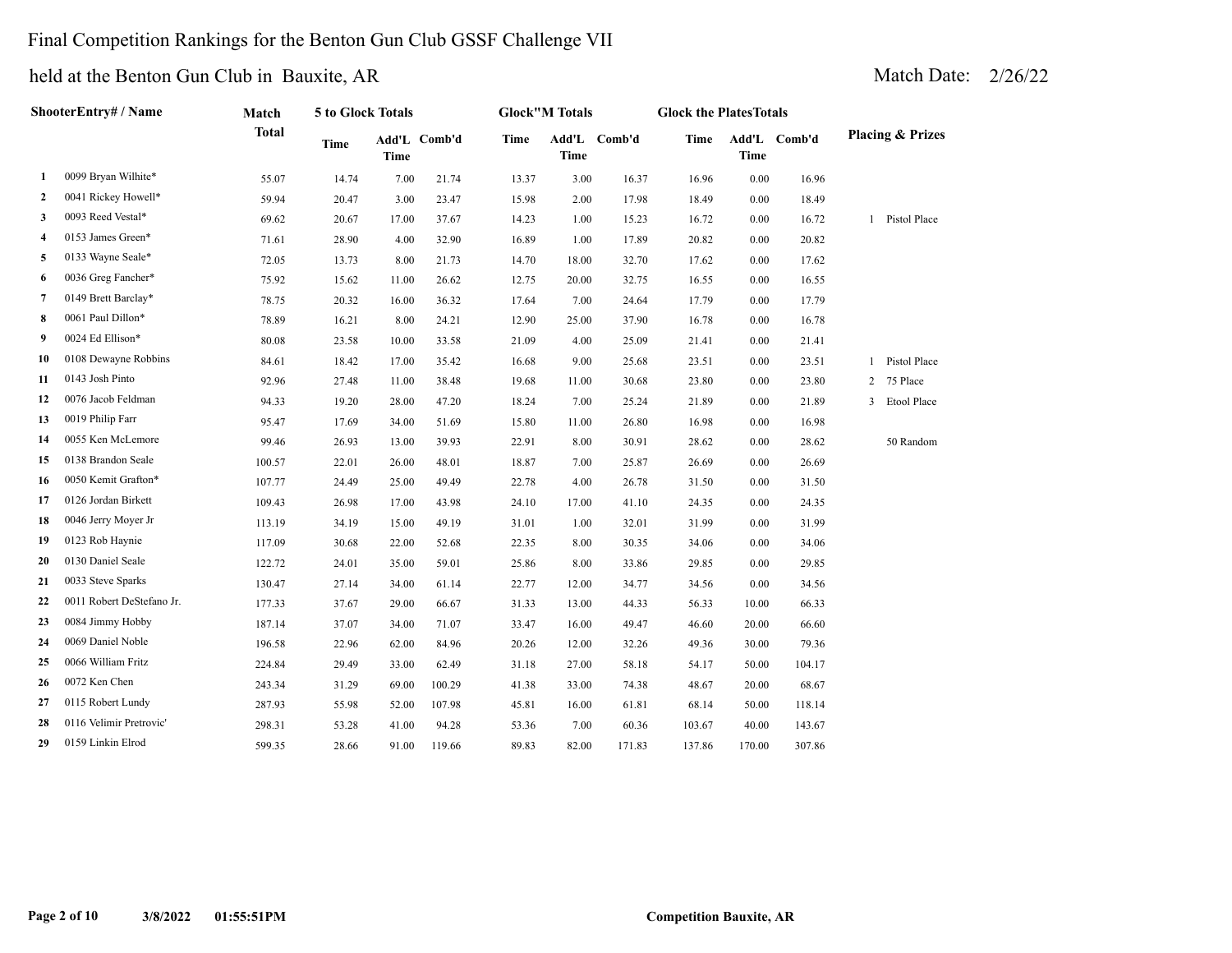### Final Guardian Rankings for the Benton Gun Club GSSF Challenge VII

| ShooterEntry# / Name | Match                 | 5 to Glock Totals |       |               |        | <b>Glock</b> "M Totals |               | <b>Glock the Plates Totals</b> |       |               |        |                             |                   |
|----------------------|-----------------------|-------------------|-------|---------------|--------|------------------------|---------------|--------------------------------|-------|---------------|--------|-----------------------------|-------------------|
|                      |                       | Total             | Time  | Add'L<br>Time | Comb'd | Time                   | Add'L<br>Time | Comb'd                         | Time  | Add'L<br>Time | Comb'd | <b>Placing &amp; Prizes</b> | <b>Categories</b> |
|                      | 0015 Don Long         | 79.57             | 22.95 | 9.00          | 31.95  | 18.81                  | 4.00          | 22.81                          | 24.81 | 0.00          | 24.81  | 100 Place                   |                   |
| $\mathbf{2}$         | 0077 Christopher Lamm | 88.11             | 23.39 | 14.00         | 37.39  | 22.00                  | 4.00          | 26.00                          | 24.72 | 0.00          | 24.72  |                             |                   |
| 3                    | 0146 John Williams    | 90.08             | 31.77 | 6.00          | 37.77  | 23.20                  | 3.00          | 26.20                          | 26.11 | 0.00          | 26.11  | 2 Etool Place               |                   |
| 4                    | 0140 Joshua Anderson  | 99.08             | 17.33 | 22.00         | 39.33  | 16.27                  | 21.00         | 37.27                          | 22.48 | 0.00          | 22.48  | 3 Knife Place               |                   |
| 5                    | 0125 Jordan Birkett   | 104.94            | 28.23 | 16.00         | 44.23  | 25.09                  | 8.00          | 33.09                          | 27.62 | 0.00          | 27.62  |                             |                   |
| 6                    | 0113 Bill Beaumont    | 139.90            | 24.61 | 50.00         | 74.61  | 28.09                  | 1.00          | 29.09                          | 36.20 | 0.00          | 36.20  | 75 Super Senior             | Super Senior      |
| 7                    | 0141 Dustin Klipfel   | 158.51            | 19.26 | 45.00         | 64.26  | 21.75                  | 28.00         | 49.75                          | 34.50 | 10.00         | 44.50  | 2 year membership renew     |                   |
| 8                    | 0156 Michael Elrod    | 193.82            | 22.13 | 55.00         | 77.13  | 21.60                  | 30.00         | 51.60                          | 35.09 | 30.00         | 65.09  |                             |                   |
| 9                    | 0079 George Craig     | 195.25            | 42.23 | 36.00         | 78.23  | 45.84                  | 17.00         | 62.84                          | 54.18 | 0.00          | 54.18  |                             |                   |
| 10                   | 0081 Culley Majors    | 210.15            | 41.65 | 47.00         | 88.65  | 39.02                  | 5.00          | 44.02                          | 57.48 | 20.00         | 77.48  |                             |                   |
| 11                   | 0151 Shawn Douglas    | 362.23            | 36.83 | 76.00         | 112.83 | 38.81                  | 8.00          | 46.81                          | 72.59 | 130.00        | 202.59 |                             |                   |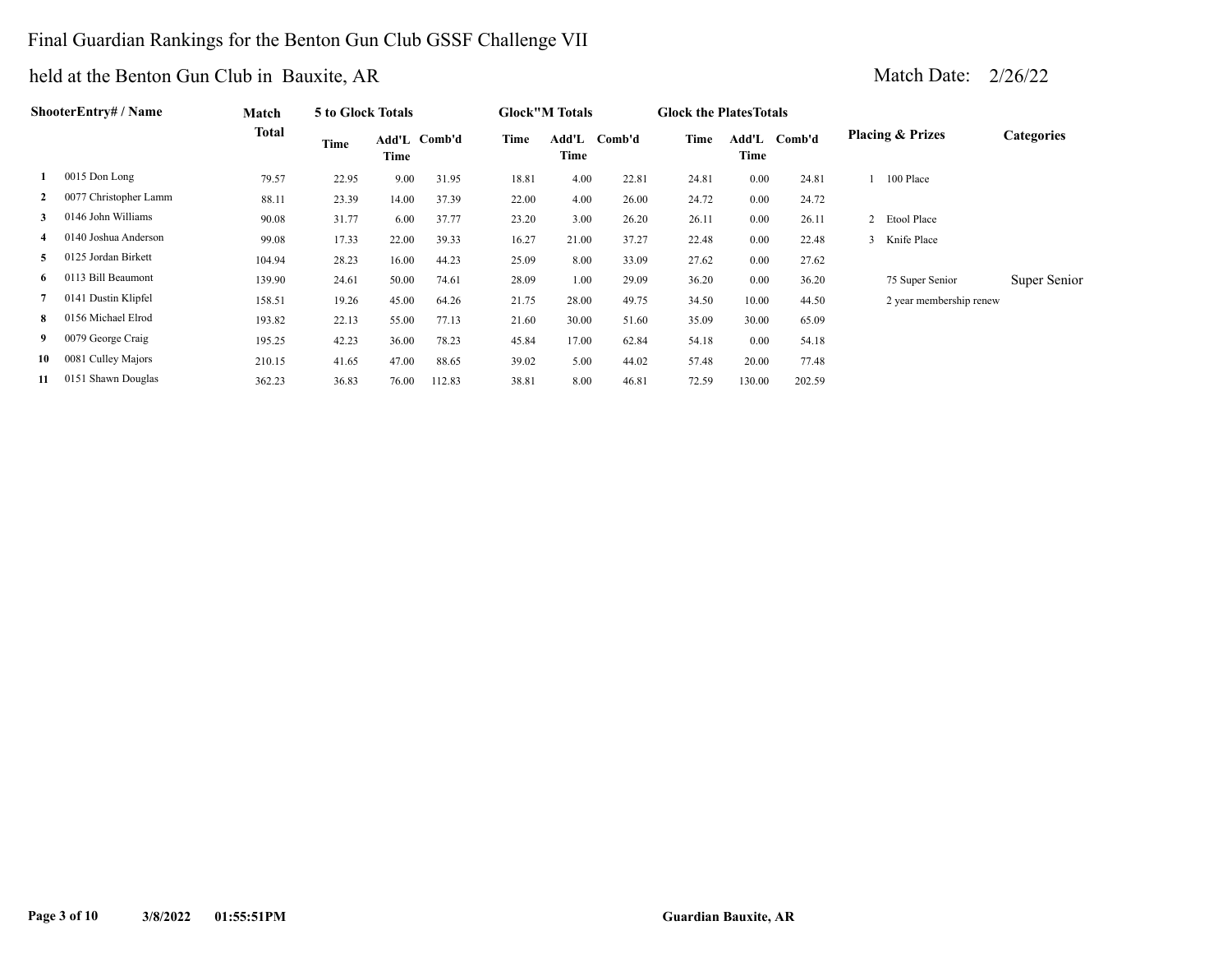#### Final Heavy Metal Rankings for the Benton Gun Club GSSF Challenge VII

|    | ShooterEntry# / Name   | Match        | 5 to Glock Totals |             |              |             | <b>Glock</b> "M Totals |              | <b>Glock the PlatesTotals</b> |       |              |                             |
|----|------------------------|--------------|-------------------|-------------|--------------|-------------|------------------------|--------------|-------------------------------|-------|--------------|-----------------------------|
|    |                        | <b>Total</b> | <b>Time</b>       | <b>Time</b> | Add'L Comb'd | <b>Time</b> | <b>Time</b>            | Add'L Comb'd | <b>Time</b>                   | Time  | Add'L Comb'd | <b>Placing &amp; Prizes</b> |
| 1  | 0102 Bryan Wilhite*    | 56.02        | 17.46             | 6.00        | 23.46        | 13.60       | 5.00                   | 18.60        | 13.96                         | 0.00  | 13.96        |                             |
| 2  | 0044 Rickey Howell*    | 59.50        | 21.05             | 6.00        | 27.05        | 16.76       | 2.00                   | 18.76        | 13.69                         | 0.00  | 13.69        |                             |
| 3  | 0021 Philip Farr       | 69.82        | 22.99             | 10.00       | 32.99        | 11.54       | 10.00                  | 21.54        | 15.29                         | 0.00  | 15.29        | 100 Place                   |
| 4  | 0064 Paul Dillon*      | 71.45        | 16.35             | 13.00       | 29.35        | 13.79       | 10.00                  | 23.79        | 18.31                         | 0.00  | 18.31        |                             |
| 5  | 0096 Reed Vestal*      | 74.51        | 20.41             | 14.00       | 34.41        | 17.67       | 2.00                   | 19.67        | 20.43                         | 0.00  | 20.43        |                             |
| 6  | 0150 Brett Barclay*    | 75.33        | 23.18             | 14.00       | 37.18        | 19.24       | 4.00                   | 23.24        | 14.91                         | 0.00  | 14.91        | Pistol Place                |
| 7  | 0057 Ken McLemore      | 85.33        | 26.76             | 11.00       | 37.76        | 22.47       | 1.00                   | 23.47        | 24.10                         | 0.00  | 24.10        | 2 Etool Place               |
| 8  | 0027 Ed Ellison*       | 86.56        | 26.52             | 9.00        | 35.52        | 24.75       | 7.00                   | 31.75        | 19.29                         | 0.00  | 19.29        |                             |
| 9  | 0053 Kemit Grafton*    | 86.99        | 23.09             | 11.00       | 34.09        | 22.90       | 8.00                   | 30.90        | 22.00                         | 0.00  | 22.00        |                             |
| 10 | 0090 James Green*      | 88.96        | 29.11             | 9.00        | 38.11        | 22.18       | 6.00                   | 28.18        | 22.67                         | 0.00  | 22.67        |                             |
| 11 | 0080 Don Long          | 100.03       | 26.96             | 16.00       | 42.96        | 19.73       | 10.00                  | 29.73        | 27.34                         | 0.00  | 27.34        | 3 Knife Place               |
| 12 | 0070 Daniel Noble      | 100.06       | 22.57             | 18.00       | 40.57        | 23.17       | 3.00                   | 26.17        | 33.32                         | 0.00  | 33.32        |                             |
| 13 | 0071 Jiovanny Reyes    | 104.16       | 16.18             | 36.00       | 52.18        | 22.15       | 3.00                   | 25.15        | 26.83                         | 0.00  | 26.83        | Pistol Random               |
| 14 | 0038 Greg Fancher*     | 106.06       | 17.23             | 32.00       | 49.23        | 14.31       | 20.00                  | 34.31        | 22.52                         | 0.00  | 22.52        |                             |
| 15 | 0106 James Wallis* Jr. | 109.27       | 28.32             | 22.00       | 50.32        | 24.93       | 5.00                   | 29.93        | 29.02                         | 0.00  | 29.02        |                             |
| 16 | 0031 David Vinson      | 111.40       | 27.53             | 30.00       | 57.53        | 22.75       | 2.00                   | 24.75        | 29.12                         | 0.00  | 29.12        |                             |
| 17 | 0082 Culley Majors     | 118.57       | 39.43             | 19.00       | 58.43        | 25.39       | 6.00                   | 31.39        | 28.75                         | 0.00  | 28.75        |                             |
| 18 | 0139 Brandon Seale     | 119.72       | 25.21             | 10.00       | 35.21        | 20.83       | 7.00                   | 27.83        | 36.68                         | 20.00 | 56.68        |                             |
| 19 | 0136 Wayne Seale*      | 130.19       | 18.81             | 21.00       | 39.81        | 16.88       | 29.00                  | 45.88        | 34.50                         | 10.00 | 44.50        |                             |
| 20 | 0110 Dewayne Robbins   | 154.60       | 18.71             | 36.00       | 54.71        | 16.42       | 57.00                  | 73.42        | 26.47                         | 0.00  | 26.47        | 2 year membership renew     |
| 21 | 0112 Josh Pinto        | 189.94       | 35.80             | 23.00       | 58.80        | 26.90       | 10.00                  | 36.90        | 44.24                         | 50.00 | 94.24        | 50 Random                   |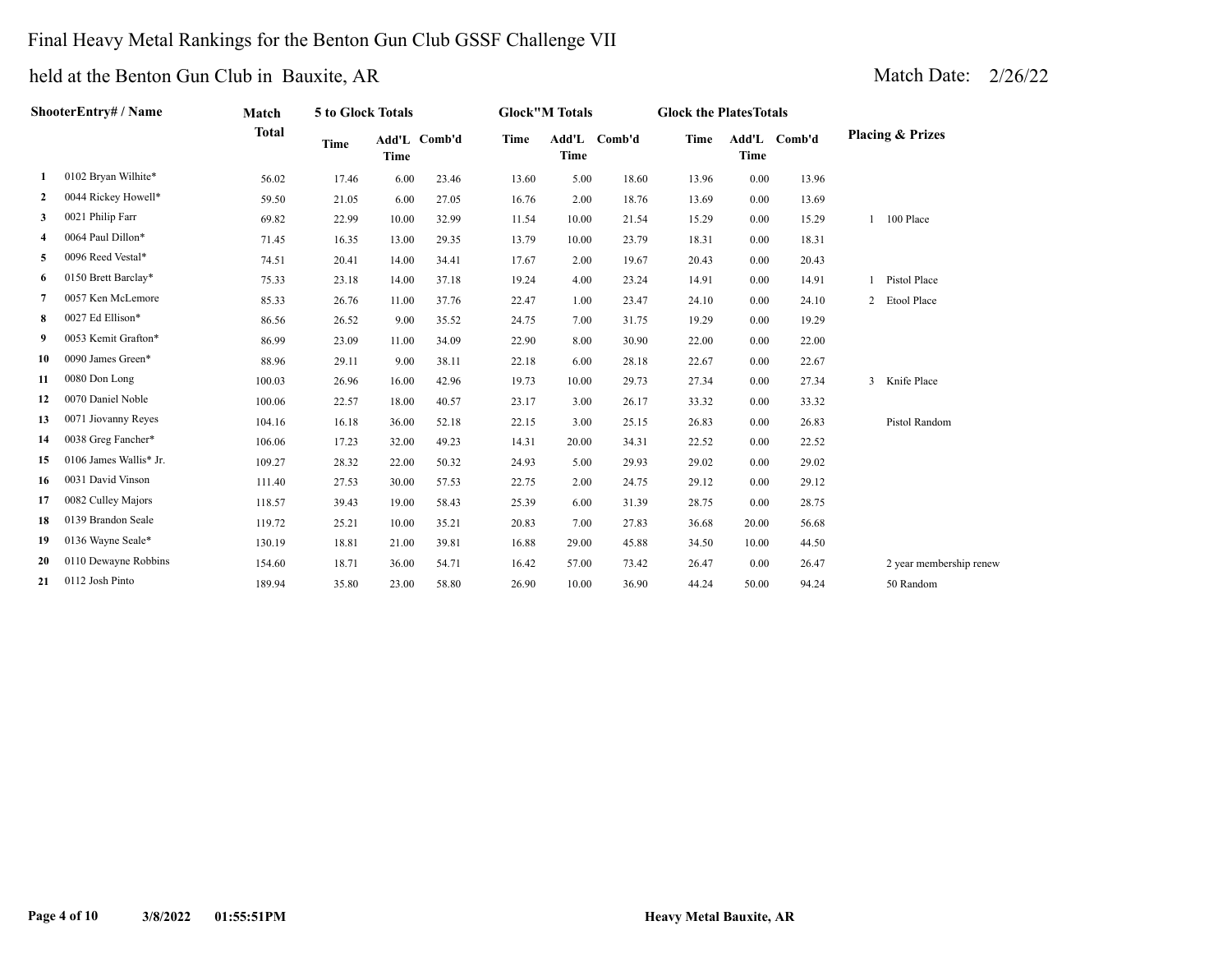### Final Major Sub Rankings for the Benton Gun Club GSSF Challenge VII

| ShooterEntry# / Name | Match                  | 5 to Glock Totals |       |       |              | <b>Glock"M Totals</b> |      | <b>Glock the Plates Totals</b> |       |       |              |                                      |
|----------------------|------------------------|-------------------|-------|-------|--------------|-----------------------|------|--------------------------------|-------|-------|--------------|--------------------------------------|
|                      |                        | <b>Total</b>      | Time  | Time  | Add'L Comb'd | Time                  | Time | Add'L Comb'd                   | Time  | Time  | Add'L Comb'd | <b>Placing &amp; Prizes</b>          |
| 1                    | 0060 Paul Dillon*      | 39.49             | 11.40 | 2.00  | 13.40        | 9.68                  | 1.00 | 10.68                          | 15.41 | 0.00  | 15.41        |                                      |
| $\mathbf{2}$         | 0098 Bryan Wilhite*    | 41.32             | 12.84 | 0.00  | 12.84        | 9.92                  | 4.00 | 13.92                          | 14.56 | 0.00  | 14.56        |                                      |
| 3                    | 0092 Reed Vestal*      | 49.54             | 13.65 | 6.00  | 19.65        | 11.93                 | 2.00 | 13.93                          | 15.96 | 0.00  | 15.96        |                                      |
| 4                    | 0040 Rickey Howell*    | 56.29             | 12.87 | 4.00  | 16.87        | 10.80                 | 2.00 | 12.80                          | 16.62 | 10.00 | 26.62        |                                      |
| 5                    | 0148 Brett Barclay*    | 59.89             | 12.23 | 4.00  | 16.23        | 13.05                 | 3.00 | 16.05                          | 17.61 | 10.00 | 27.61        |                                      |
| 6                    | 0089 James Green*      | 62.34             | 19.17 | 5.00  | 24.17        | 13.99                 | 1.00 | 14.99                          | 23.18 | 0.00  | 23.18        | Pistol Place                         |
| 7                    | 0023 Ed Ellison*       | 70.03             | 16.54 | 15.00 | 31.54        | 14.56                 | 2.00 | 16.56                          | 21.93 | 0.00  | 21.93        |                                      |
| 8.                   | 0104 James Wallis* Jr. | 76.28             | 18.32 | 13.00 | 31.32        | 18.57                 | 1.00 | 19.57                          | 25.39 | 0.00  | 25.39        |                                      |
| 9.                   | 0075 Jacob Feldman     | 76.58             | 19.13 | 14.00 | 33.13        | 15.02                 | 3.00 | 18.02                          | 25.43 | 0.00  | 25.43        | 100 Place                            |
| 10                   | 0132 Wayne Seale*      | 80.37             | 10.43 | 5.00  | 15.43        | 10.34                 | 3.00 | 13.34                          | 21.60 | 30.00 | 51.60        |                                      |
| 11                   | 0049 Kemit Grafton*    | 82.21             | 13.89 | 12.00 | 25.89        | 14.95                 | 3.00 | 17.95                          | 28.37 | 10.00 | 38.37        |                                      |
| 12                   | 0035 Greg Fancher*     | 82.44             | 11.84 | 20.00 | 31.84        | 10.36                 | 4.00 | 14.36                          | 26.24 | 10.00 | 36.24        |                                      |
| 13                   | 0030 David Vinson      | 136.93            | 19.50 | 15.00 | 34.50        | 18.07                 | 0.00 | 18.07                          | 34.36 | 50.00 | 84.36        | $\overline{2}$<br><b>Etool Place</b> |
| 14                   | 0017 Don Long          | 151.31            | 14.39 | 6.00  | 20.39        | 15.80                 | 2.00 | 17.80                          | 33.12 | 80.00 | 113.12       | Knife Place                          |
|                      |                        |                   |       |       |              |                       |      |                                |       |       |              |                                      |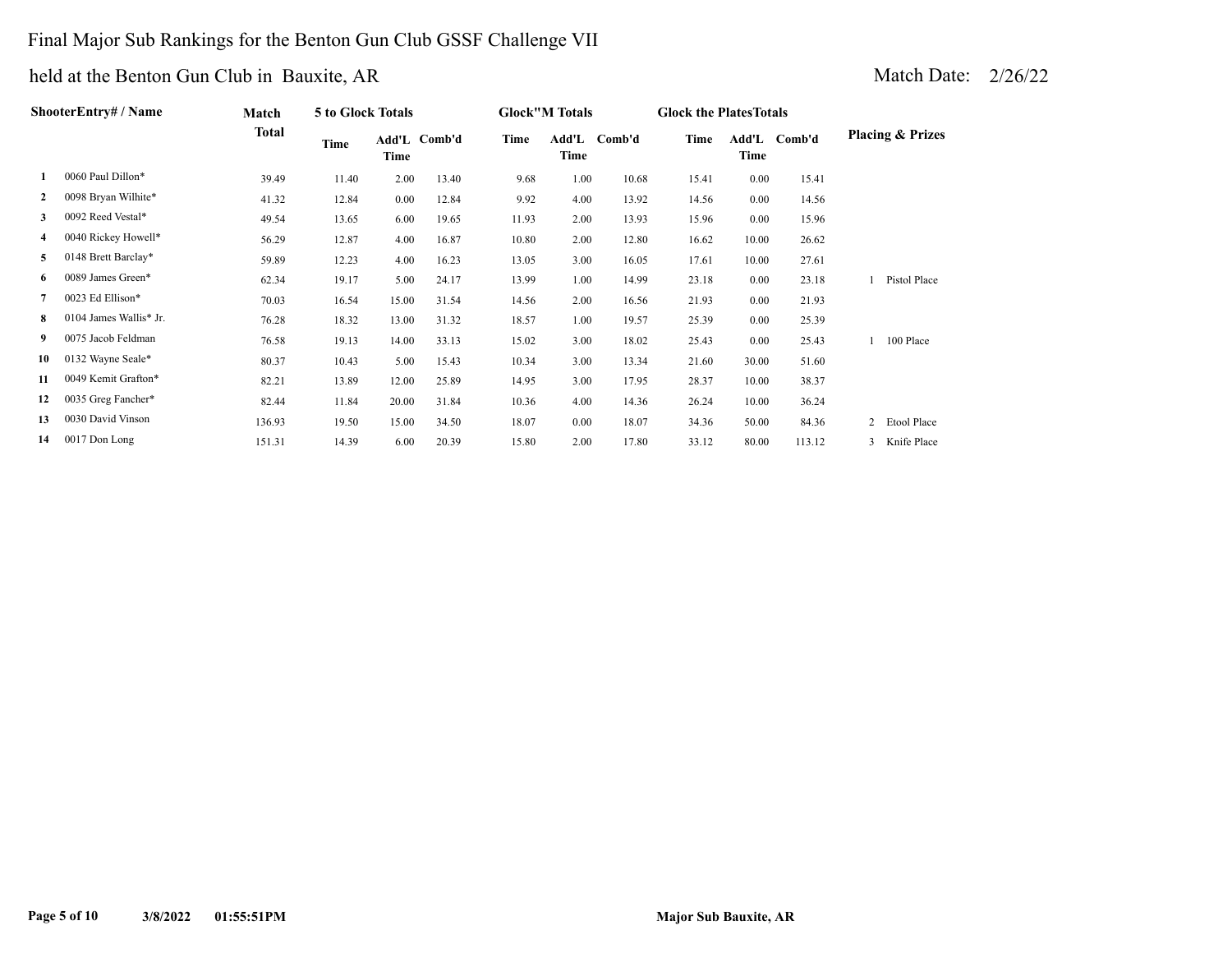### Final Master Stock Rankings for the Benton Gun Club GSSF Challenge VII

| <b>ShooterEntry# / Name</b> | Match                   | 5 to Glock Totals |       |       |              | <b>Glock</b> "M Totals |               | <b>Glock the Plates Totals</b> |       |               |        |                             |
|-----------------------------|-------------------------|-------------------|-------|-------|--------------|------------------------|---------------|--------------------------------|-------|---------------|--------|-----------------------------|
|                             |                         | <b>Total</b>      | Time  | Time  | Add'L Comb'd | Time                   | Add'L<br>Time | Comb'd                         | Time  | Add'L<br>Time | Comb'd | <b>Placing &amp; Prizes</b> |
| 1                           | 0101 Bryan Wilhite*     | 50.39             | 16.95 | 3.00  | 19.95        | 13.68                  | 1.00          | 14.68                          | 15.76 | 0.00          | 15.76  | Pistol MatchMeister         |
| $\mathbf{2}$                | 0135 Wayne Seale*       | 61.80             | 13.75 | 18.00 | 31.75        | 11.82                  | 3.00          | 14.82                          | 15.23 | 0.00          | 15.23  | 100 Place                   |
| 3                           | 0043 Rickey Howell*     | 62.66             | 19.16 | 7.00  | 26.16        | 15.40                  | 6.00          | 21.40                          | 15.10 | 0.00          | 15.10  | 2 Etool Place               |
| 4                           | 0063 Paul Dillon*       | 63.57             | 16.61 | 15.00 | 31.61        | 13.59                  | 4.00          | 17.59                          | 14.37 | 0.00          | 14.37  | 3 Knife Place               |
| 5                           | 0026 Ed Ellison*        | 80.06             | 22.99 | 15.00 | 37.99        | 21.49                  | 2.00          | 23.49                          | 18.58 | 0.00          | 18.58  |                             |
| 6.                          | 0095 Reed Vestal*       | 82.98             | 21.07 | 15.00 | 36.07        | 16.00                  | 12.00         | 28.00                          | 18.91 | 0.00          | 18.91  |                             |
|                             | 0052 Kemit Grafton*     | 96.00             | 22.98 | 22.00 | 44.98        | 21.22                  | 2.00          | 23.22                          | 27.80 | 0.00          | 27.80  |                             |
| 8                           | 0037 Greg Fancher*      | 108.22            | 17.59 | 30.00 | 47.59        | 16.35                  | 26.00         | 42.35                          | 18.28 | 0.00          | 18.28  |                             |
| 9                           | 0117 Velimir Pretrovic' | 235.11            | 60.32 | 25.00 | 85.32        | 53.38                  | 10.00         | 63.38                          | 86.41 | 0.00          | 86.41  |                             |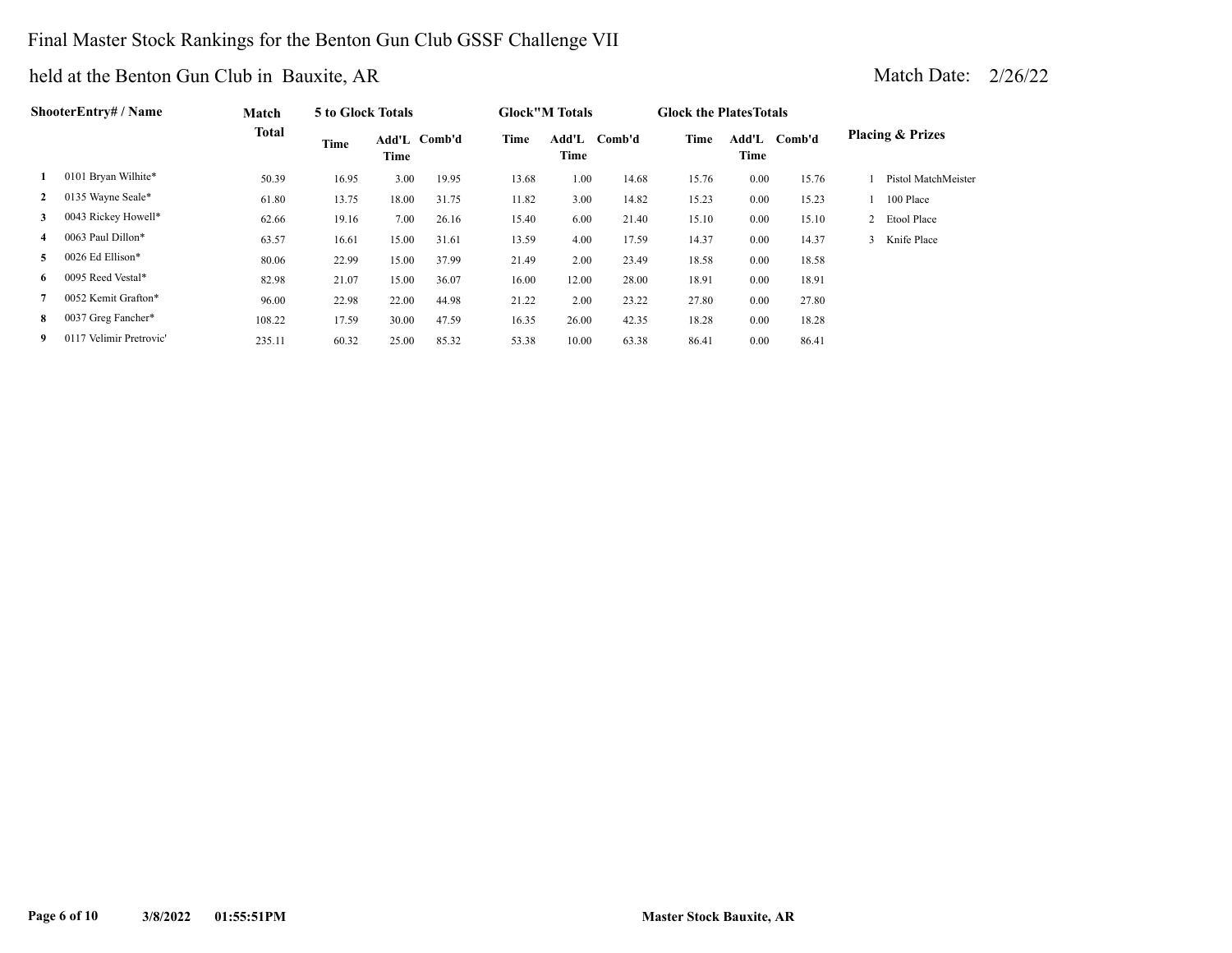### Final SubCompact Rankings for the Benton Gun Club GSSF Challenge VII

|              | ShooterEntry# / Name      | Match        | 5 to Glock Totals |       |              |       | <b>Glock"M Totals</b> |              | <b>Glock the PlatesTotals</b> |        |              |   |                             |
|--------------|---------------------------|--------------|-------------------|-------|--------------|-------|-----------------------|--------------|-------------------------------|--------|--------------|---|-----------------------------|
|              |                           | <b>Total</b> | Time              | Time  | Add'L Comb'd | Time  | <b>Time</b>           | Add'L Comb'd | Time                          | Time   | Add'L Comb'd |   | <b>Placing &amp; Prizes</b> |
| 1            | 0059 Paul Dillon*         | 69.66        | 17.77             | 10.00 | 27.77        | 14.82 | 13.00                 | 27.82        | 14.07                         | 0.00   | 14.07        |   | Pistol Place                |
| $\mathbf{2}$ | 0097 Bryan Wilhite*       | 69.77        | 16.77             | 16.00 | 32.77        | 13.72 | 8.00                  | 21.72        | 15.28                         | 0.00   | 15.28        |   |                             |
| 3            | 0091 Reed Vestal*         | 79.64        | 21.84             | 23.00 | 44.84        | 17.18 | 3.00                  | 20.18        | 14.62                         | 0.00   | 14.62        |   |                             |
| 4            | 0016 Don Long             | 80.93        | 27.00             | 6.00  | 33.00        | 16.99 | 3.00                  | 19.99        | 27.94                         | 0.00   | 27.94        |   | 100 Place                   |
| 5            | 0039 Rickey Howell*       | 81.95        | 23.84             | 11.00 | 34.84        | 17.24 | 14.00                 | 31.24        | 15.87                         | 0.00   | 15.87        |   |                             |
| 6            | 0088 James Green*         | 85.82        | 29.67             | 8.00  | 37.67        | 21.23 | 1.00                  | 22.23        | 25.92                         | 0.00   | 25.92        |   |                             |
| $7^{\circ}$  | 0034 Greg Fancher*        | 86.13        | 16.37             | 21.00 | 37.37        | 12.94 | 17.00                 | 29.94        | 18.82                         | 0.00   | 18.82        |   |                             |
| 8            | 0147 Brett Barclay*       | 95.06        | 21.98             | 25.00 | 46.98        | 19.13 | 8.00                  | 27.13        | 20.95                         | 0.00   | 20.95        |   |                             |
| 9.           | 0074 Jacob Feldman        | 106.90       | 21.49             | 38.00 | 59.49        | 18.77 | 10.00                 | 28.77        | 18.64                         | 0.00   | 18.64        |   | 2 Etool Place               |
| 10           | 0048 Kemit Grafton*       | 110.68       | 24.35             | 28.00 | 52.35        | 22.44 | 12.00                 | 34.44        | 23.89                         | 0.00   | 23.89        |   |                             |
| 11           | 0142 Josh Pinto           | 111.37       | 26.06             | 19.00 | 45.06        | 23.56 | 8.00                  | 31.56        | 34.75                         | 0.00   | 34.75        | 3 | Knife Place                 |
| 12           | 0131 Wayne Seale*         | 111.92       | 14.09             | 28.00 | 42.09        | 11.83 | 4.00                  | 15.83        | 24.00                         | 30.00  | 54.00        |   |                             |
| 13           | 0119 Mario Arellano       | 113.43       | 31.98             | 6.00  | 37.98        | 24.77 | 3.00                  | 27.77        | 47.68                         | 0.00   | 47.68        |   |                             |
| 14           | 0103 James Wallis* Jr.    | 119.33       | 31.05             | 10.00 | 41.05        | 28.52 | 13.00                 | 41.52        | 36.76                         | 0.00   | 36.76        |   |                             |
| 15           | 0029 David Vinson         | 133.82       | 24.97             | 25.00 | 49.97        | 23.83 | 17.00                 | 40.83        | 33.02                         | 10.00  | 43.02        |   |                             |
| 16           | 0022 Ed Ellison*          | 134.96       | 28.03             | 38.00 | 66.03        | 26.73 | 18.00                 | 44.73        | 24.20                         | 0.00   | 24.20        |   |                             |
| 17           | 0157 Michael Elrod        | 241.98       | 24.08             | 62.00 | 86.08        | 24.78 | 52.00                 | 76.78        | 39.12                         | 40.00  | 79.12        |   |                             |
| 18           | 0068 Daniel Noble         | 254.21       | 22.36             | 49.00 | 71.36        | 20.52 | 23.00                 | 43.52        | 59.33                         | 80.00  | 139.33       |   |                             |
| 19           | 0010 Robert DeStefano Jr. | 331.56       | 37.41             | 38.00 | 75.41        | 31.18 | 28.00                 | 59.18        | 56.97                         | 140.00 | 196.97       |   |                             |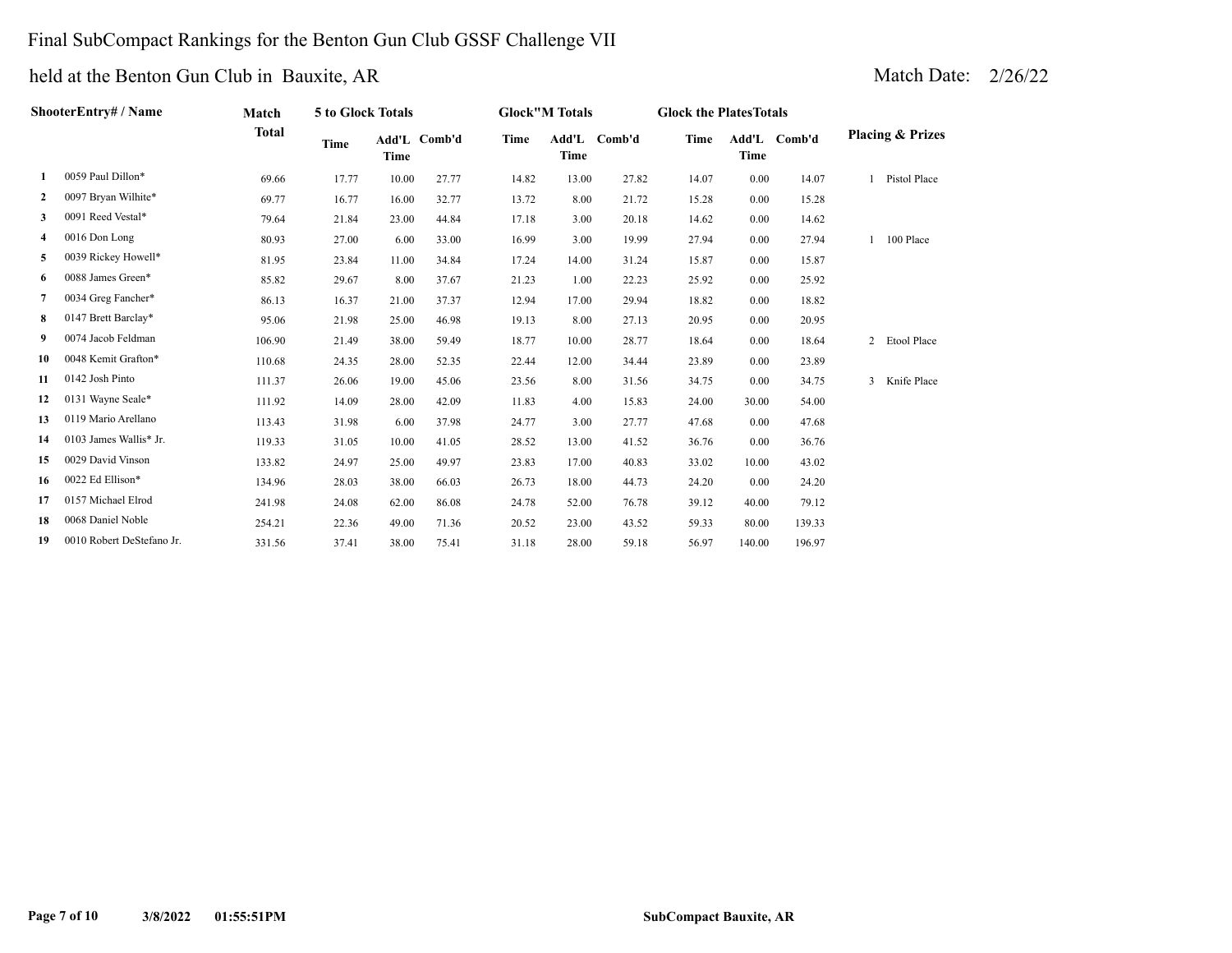### Final Unlimited Rankings for the Benton Gun Club GSSF Challenge VII

### held at the Benton Gun Club in Bauxite, AR Match Date: 2008. Match Date: 2008. Match Date: 2008. Match Date: 2008. Match Date: 2008. Match Date: 2008. Match Date: 2008. Match Date: 2008. Match Date: 2008. Match Date: 2008.

| Iatch Date: | 2/26/22 |
|-------------|---------|
|             |         |

| ShooterEntry# / Name |                        | Match        | 5 to Glock Totals |       |              | <b>Glock"M Totals</b> |               |        | <b>Glock the Plates Totals</b> |       |              |                               |
|----------------------|------------------------|--------------|-------------------|-------|--------------|-----------------------|---------------|--------|--------------------------------|-------|--------------|-------------------------------|
|                      |                        | <b>Total</b> | Time              | Time  | Add'L Comb'd | Time                  | Add'L<br>Time | Comb'd | Time                           | Time  | Add'L Comb'd | <b>Placing &amp; Prizes</b>   |
| 1                    | 0042 Rickey Howell*    | 49.08        | 15.36             | 5.00  | 20.36        | 14.48                 | 1.00          | 15.48  | 13.24                          | 0.00  | 13.24        | Pistol Place                  |
| $\mathbf{2}$         | 0094 Reed Vestal*      | 56.82        | 18.06             | 9.00  | 27.06        | 13.36                 | 0.00          | 13.36  | 16.40                          | 0.00  | 16.40        |                               |
| 3                    | 0155 Lucas Howard*     | 59.79        | 20.71             | 8.00  | 28.71        | 16.30                 | 0.00          | 16.30  | 14.78                          | 0.00  | 14.78        |                               |
| 4                    | 0134 Wayne Seale*      | 61.20        | 12.35             | 11.00 | 23.35        | 13.83                 | 9.00          | 22.83  | 15.02                          | 0.00  | 15.02        |                               |
| 5                    | 0020 Philip Farr       | 61.93        | 17.60             | 11.00 | 28.60        | 13.66                 | 3.00          | 16.66  | 16.67                          | 0.00  | 16.67        | 100 Place                     |
| 6                    | 0062 Paul Dillon*      | 62.86        | 14.52             | 11.00 | 25.52        | 12.94                 | 8.00          | 20.94  | 16.40                          | 0.00  | 16.40        |                               |
| 7                    | 0100 Bryan Wilhite*    | 65.68        | 18.06             | 4.00  | 22.06        | 13.59                 | 16.00         | 29.59  | 14.03                          | 0.00  | 14.03        |                               |
| 8                    | 0056 Ken McLemore      | 69.55        | 24.74             | 4.00  | 28.74        | 20.70                 | 1.00          | 21.70  | 19.11                          | 0.00  | 19.11        | $\overline{c}$<br>Etool Place |
| 9.                   | 0051 Kemit Grafton*    | 72.48        | 25.72             | 6.00  | 31.72        | 18.26                 | 6.00          | 24.26  | 16.50                          | 0.00  | 16.50        |                               |
| 10                   | 0154 James Green*      | 74.15        | 28.68             | 7.00  | 35.68        | 19.38                 | 2.00          | 21.38  | 17.09                          | 0.00  | 17.09        |                               |
| 11                   | 0161 Steven Pariseau   | 77.59        | 16.48             | 11.00 | 27.48        | 14.86                 | 6.00          | 20.86  | 19.25                          | 10.00 | 29.25        |                               |
| 12                   | 0025 Ed Ellison*       | 106.29       | 22.28             | 38.00 | 60.28        | 21.90                 | 7.00          | 28.90  | 17.11                          | 0.00  | 17.11        |                               |
| 13                   | 0105 James Wallis* Jr. | 110.14       | 28.65             | 14.00 | 42.65        | 30.04                 | 7.00          | 37.04  | 30.45                          | 0.00  | 30.45        |                               |
| 14                   | 0109 Dewayne Robbins   | 111.61       | 18.33             | 40.00 | 58.33        | 17.77                 | 13.00         | 30.77  | 22.51                          | 0.00  | 22.51        | Knife Place                   |
| 15                   | 0047 Jerry Moyer Jr    | 116.17       | 34.34             | 14.00 | 48.34        | 29.89                 | 3.00          | 32.89  | 34.94                          | 0.00  | 34.94        |                               |